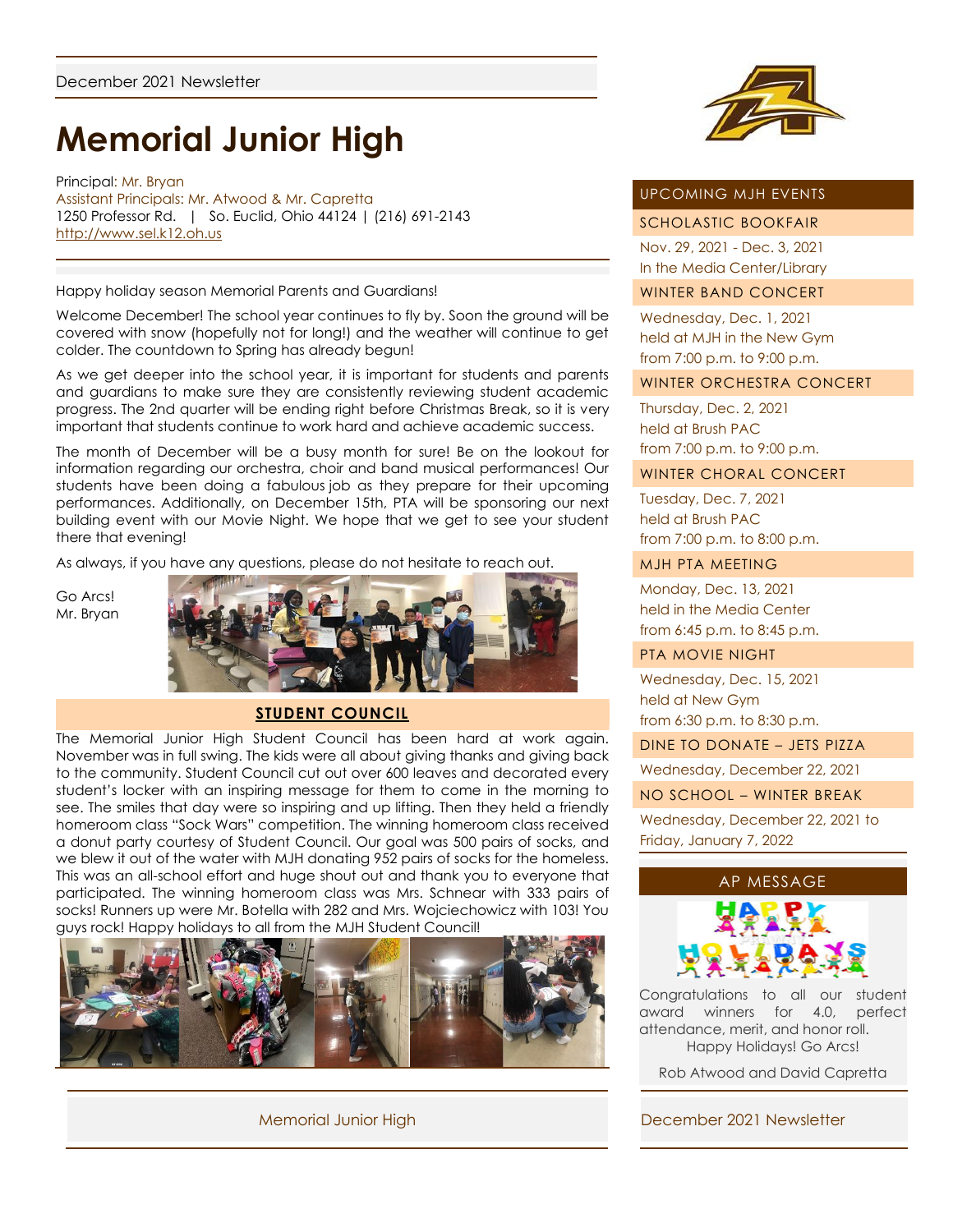

# **ONLINE BOOKFAIR**

# UPCOMING SPORT HOME EVENTS

7TH – 8TH GRADE BOYS BASKETBALL 12/7, 12/16, 1/11, 1/18, 1/25, 2/1 7TH – 8TH GRADE WRESTLING 1/13, 2/10 7TH – 8TH GRADE GIRLS BASKETBALL 12/9, 1/10, 1/13, 1/24, 2/2, 2/3,

2/10, 2/25

# FAMILY MOVIE NIGHT

 Memorial Junior High School PTA would like to invite you and your family to join us for the MJH family movie night on December 15, 2021, from 6:30 – 8:30 p.m. in the New Gym.

 We will be featuring the movie *The Grinch*, so wear your cozy PJ's, bring blankets, pillows, chairs and come chill with us.

**Please remember to bring some money for the snack bar as we will have it open during the movie.**







The Scholastic Book Fair will be at Memorial Nov. 29<sup>th</sup> - Dec. 3rd.

Students will be coming to the Book Fair with their Social Studies class.

Please remember to send money with your child. (cash, credit cards or checks in the amount of the book order made payable to Memorial Junior High School)

The online Book Fair is now available all year. The school library earns 25% profit from online orders between Nov 29th and Dec 3rd. During the rest of the year, the library earns 2% profit. All book orders now ship to your home.

<http://www.scholastic.com/bf/memorialjuniorhigh>



Congratulations to the  $7<sup>th</sup>$  and  $8<sup>th</sup>$  grade Boys Basketball teams who are both off to a great start this season. Hats off to great coaching by Mr. Bruce and Mr. Frost. Keep up the great teamwork!

 Girls Basketball is in full swing. Please look out for e-mail blasts. Athletes must have a physical on file and Final Forms completed. Please contact

Coach West and Coach Ray or our athletic director, Mr. Commander at commander@sel.k12.oh.us with any questions at 216-691-2100.

 Just a reminder: Winter Student-Athletes must have five passing grades after the second quarter to remain eligible for the third quarter.



Memorial Junior High December 2021 Newsletter